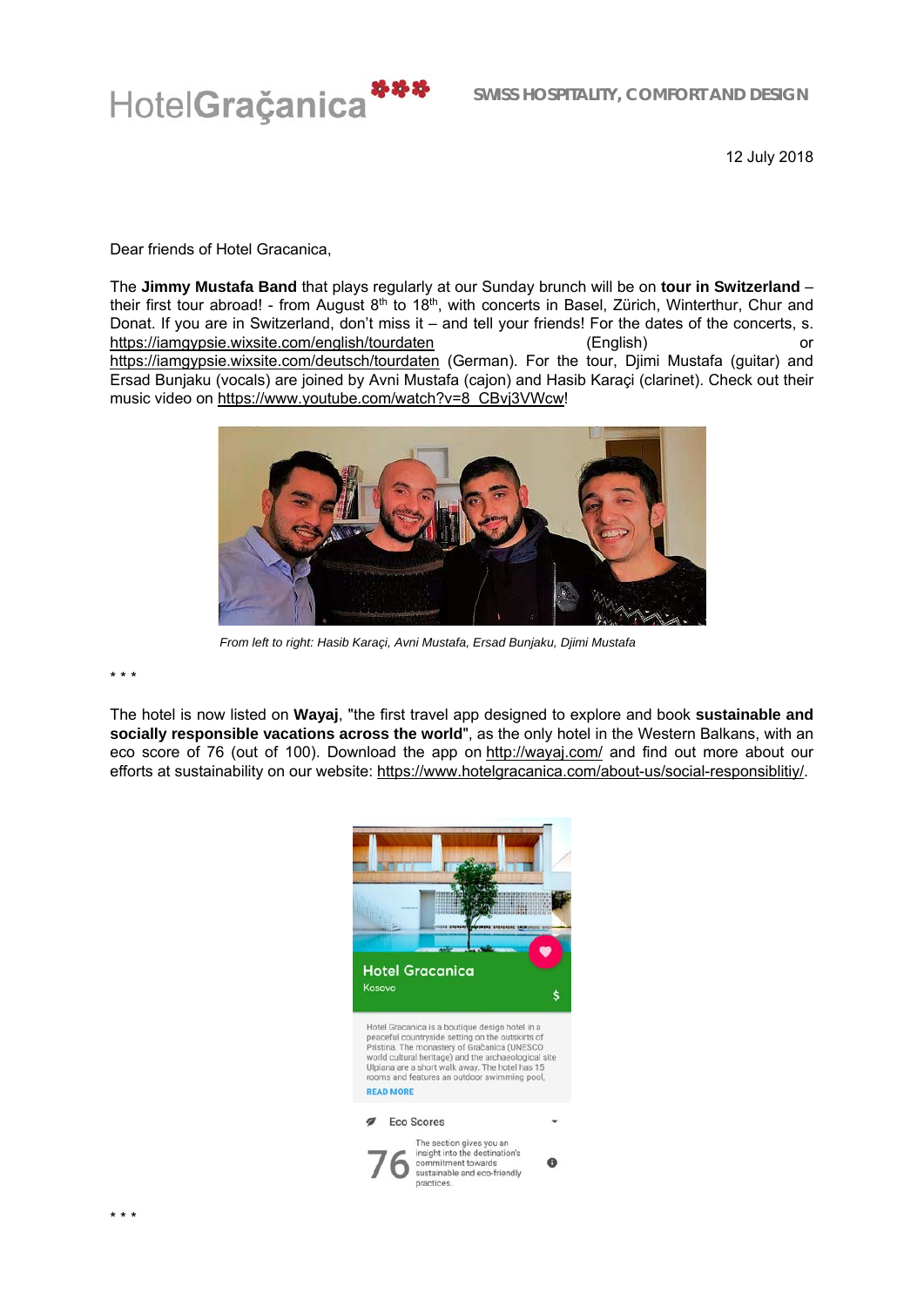

"Lonely Planet" ranks Kosovo 4th among the top ten destinations in Europe this year (s. https://www.lonelyplanet.com/best-in-europe)! Time to plan your trip? If you are looking for suggestions what you could do here, check on our website https://www.hotelgracanica.com/ "Things to do", "Festivals & Events", "Tours" and "Hiking & Biking"!



\* \* \*

If you haven't been at the hotel yet or only years ago, you can get a good impression of how it looks now in this **video by Charles Lewry**, with comments by our Deputy Manager, Atlan Gidžić: https://youtu.be/a69DW5g1HY4.



Hotel Gracanica

You can watch more videos done at the hotel here: https://www.hotelgracanica.com/photogallery/videos/.

\* \* \*

German speakers: Falls Sie eine **geführte Reise in den Kosovo** suchen, haben Sie nun die Qual der Wahl mit zwei neuen Angeboten: Tanja Polli, Journalistin und Buchautorin, bietet vom 6. bis 9. September die Reise "**Prishtina hautnah**" an, mit spannenden Einblicken in verschiedene Bereiche dieser faszinierenden Stadt: https://kulturreisen.indyaner.ch/prishtina-hautnah-programm/. Und Heini Conrad, ehemaliger Landesdirektor Kosovo für Helvetas, und seine Frau Elisabeth Kästli, Journalistin